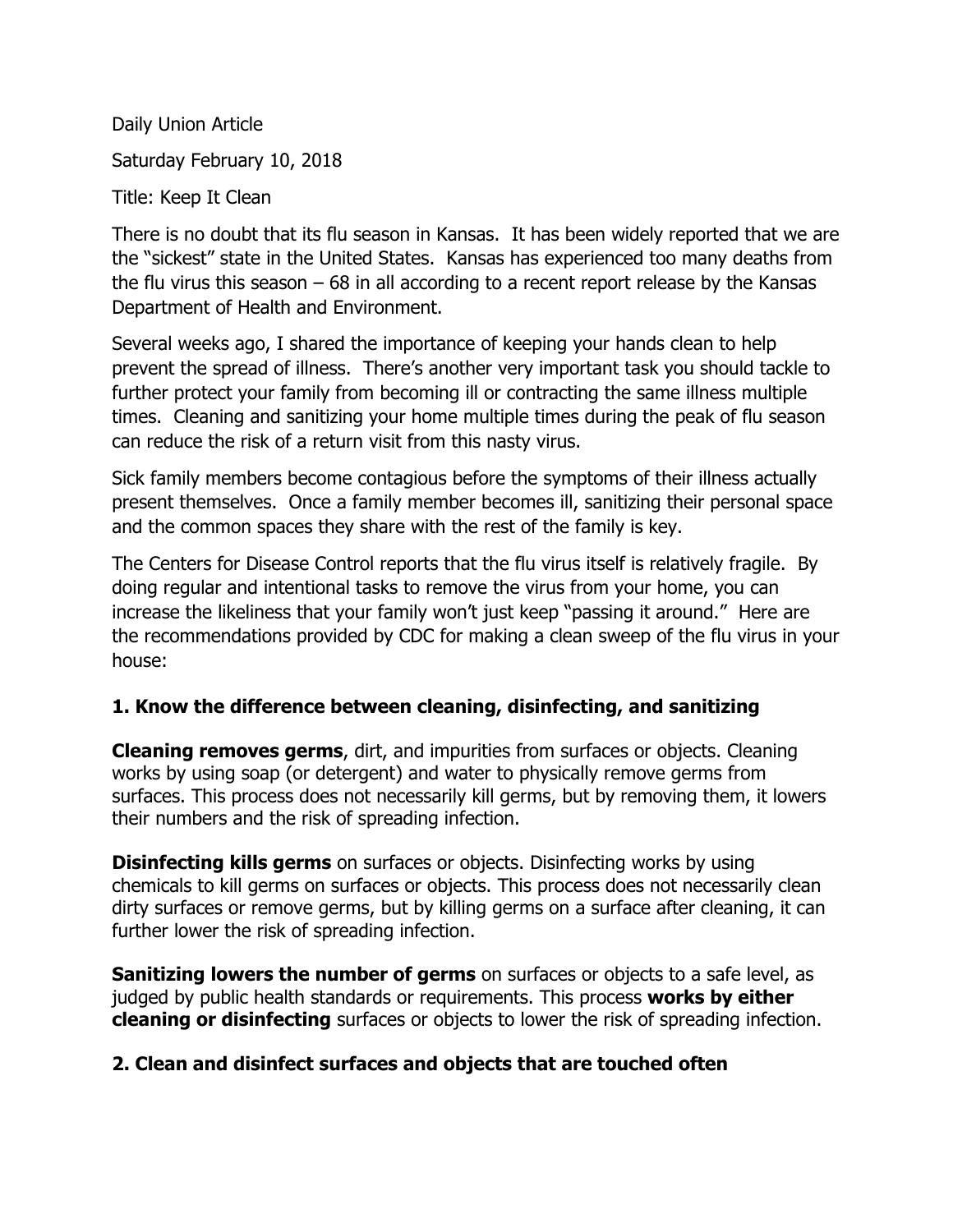Sanitizing surfaces and objects that are touched often, such as countertops, doorknobs, computer keyboards, hands-on learning items, faucet handles, phones, and toys will help reduce the risk of re-infection. Immediately clean surfaces and objects that are visibly soiled. If you have sick family members but you are healthy, use gloves to do the cleaning to protect yourself from the germs.

## **3. Simply do routine cleaning and disinfecting**

It is important to match your cleaning and disinfecting activities to the types of germs you want to remove or kill. Most studies have shown that the flu virus can live and potentially infect a person for up to 48 hours after being deposited on a surface.

Flu viruses are relatively fragile, so standard cleaning and disinfecting practices are sufficient to remove or kill them. Follow normal cleaning and sanitizing routines to avoid introducing irritants that additional cleaners or air fresheners can cause.

4. Clean and disinfect correctly

Always follow label directions on cleaning products and disinfectants. Wash surfaces with a general household cleaner to remove germs. Rinse with water, and follow with an EPA-registered disinfectant to kill germs. Read the label to make sure it states that EPA has approved the product for effectiveness against influenza A virus.

If a surface is not visibly dirty, you can clean it with an EPA-registered product that both cleans (removes germs) and disinfects (kills germs) instead. Be sure to read the label directions carefully, as there may be a separate procedure for using the product as a cleaner or as a disinfectant. Disinfection usually requires the product to remain on the surface for a certain period of time (e.g., letting it stand for 3 to 5 minutes).

Use disinfecting wipes on electronic items that are touched often, such as television remote controls, phones, and computers. Pay close attention to the directions for using disinfecting wipes. It may be necessary to use more than one wipe to keep the surface wet for the stated length of contact time. Make sure that the electronics can withstand the use of liquids for cleaning and disinfecting.

# **5. Use products safely**

Pay close attention to hazard warnings and directions on product labels. Cleaning products and disinfectants often call for the use of gloves or eye protection. For example, gloves should always be worn to protect your hands when working with bleach solutions.

Do not mix cleaners and disinfectants unless the labels indicate it is safe to do so. Combining certain products (such as chlorine bleach and ammonia cleaners) can result in serious injury or death.